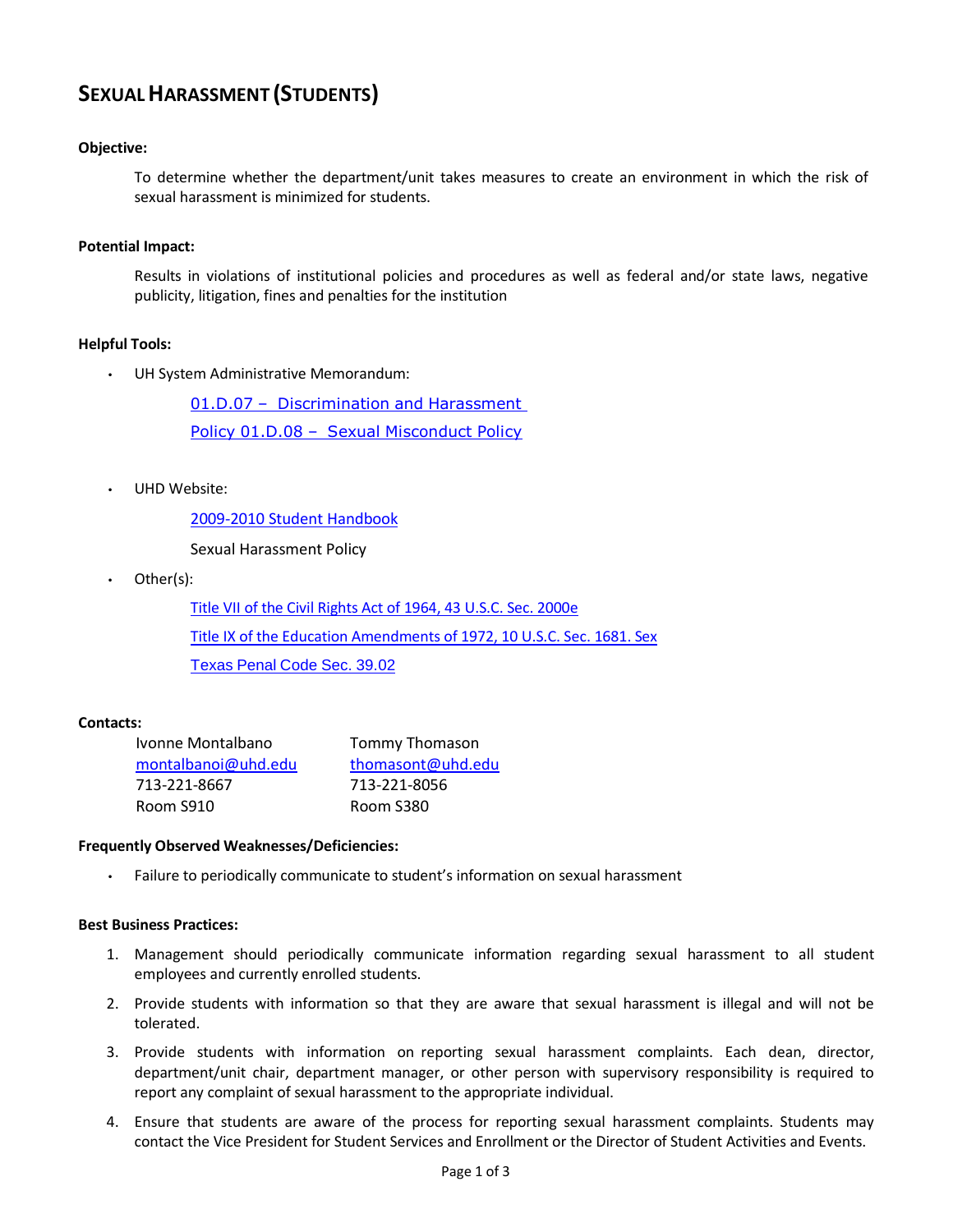**Case Scenario:** Student A begins a consensual sexual relationship with student B. They are in the relationship for over a year when student A decides that she likes another student. As a result, student A tells student B that she wants to break up with him. Student B is very upset and does not accept the break up. Student B sends student A several emails to student A's Gatormail account telling her that he loves her and can't live without her. Student B waits for student A outside her classroom and follows her around. Student B talks to student A's friends trying to get information about Student A. After student A rebuffs student B for several weeks student B begins to be more aggressive towards student A. Student A becomes increasingly more afraid of what student B might do to her or her new boyfriend. What UHD policy might Student B's actions violate and what should student A do?

**Case Scenario Answer:** This might be a violation of UH System [Administrative](http://www.uh.edu/af/universityservices/policies/sam/1GenAdmin/1D8.pdf) Memorandum 01.D.08 - Sexual [Misconduct](http://www.uh.edu/af/universityservices/policies/sam/1GenAdmin/1D8.pdf) Policy

- . Student A has several options:
	- 1. Contact the Assistant Vice President for Student Services at (713)221-8056;
	- 2. Contact the Campus Relations/Affirmative Action Officer at (713) 222-5318;
	- **3.** Contact the UHD Police Department at (713) 221-8065.